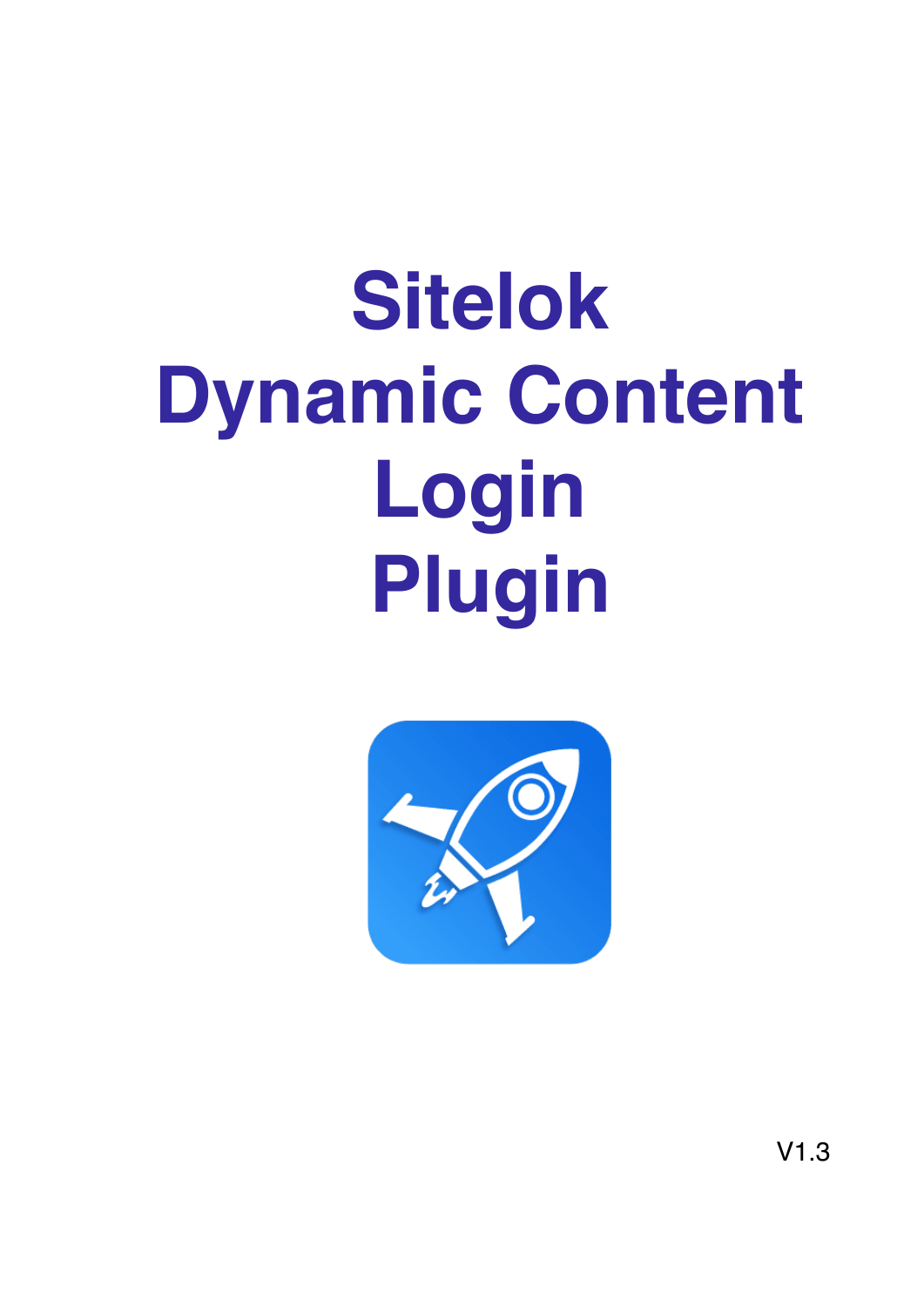#### **Sitelok Dynamic Content Login Plugin**

Copyright 2018 - 2022 Vibralogix. All rights reserved.

This document is provided by Vibralogix for informational purposes only to licensed users of the Sitelok product and is provided on an 'as is' basis without any warranties expressed or implied.

Information in this document is subject to change without notice and does not represent a commitment on the part of Vibralogix. The software described in this document is provided under a license agreement. The software may be used only in accordance with the terms of that license agreement. It is against the law to copy or use the software except as specifically allowed in the license.

It is the users responsibility to ensure the suitability of the product before using it. In no circumstances will Vibralogix be responsible for any loss or damage of data or programs as a result of using the product. Your use of the product implies acceptance of these terms.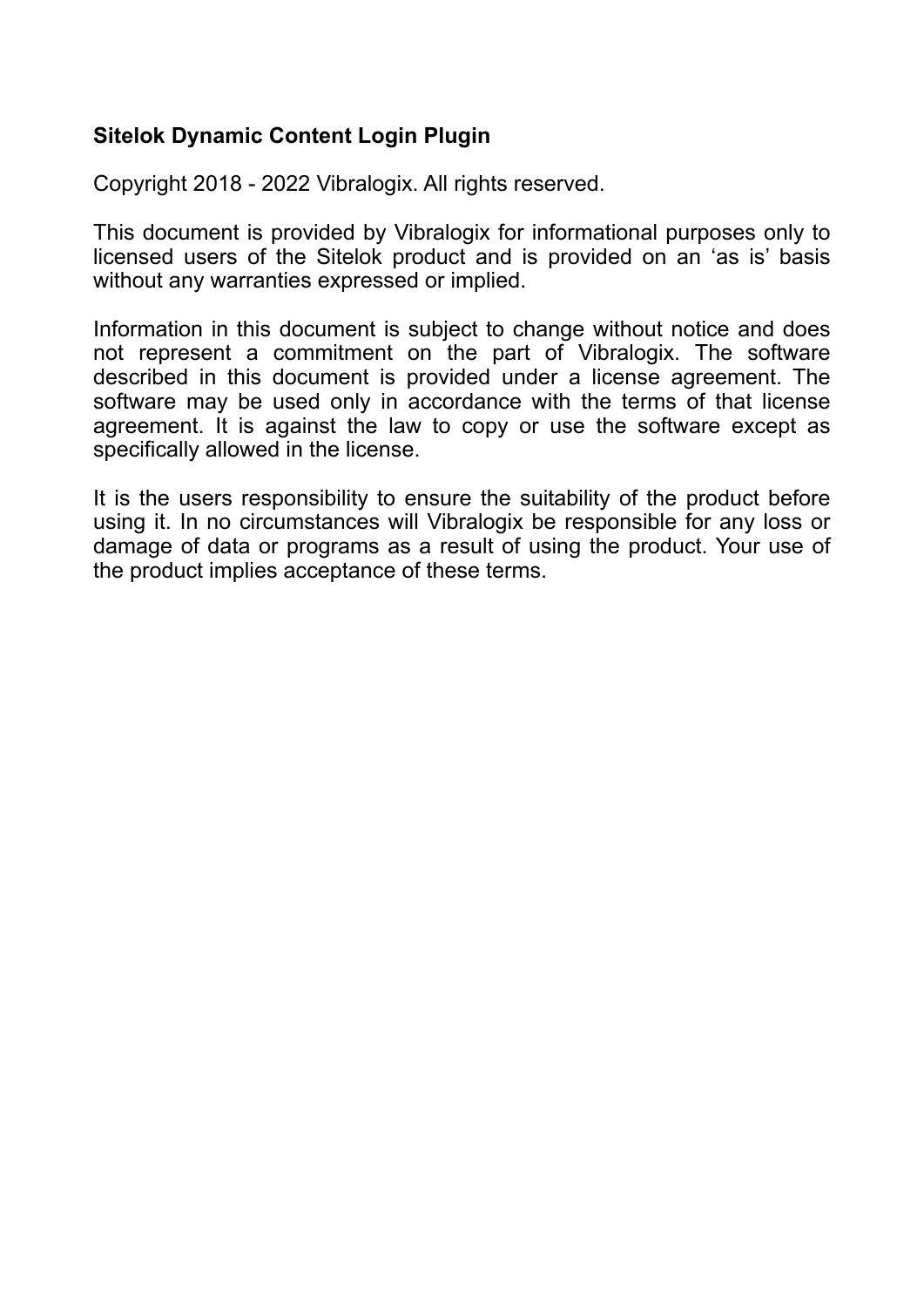### **Contents**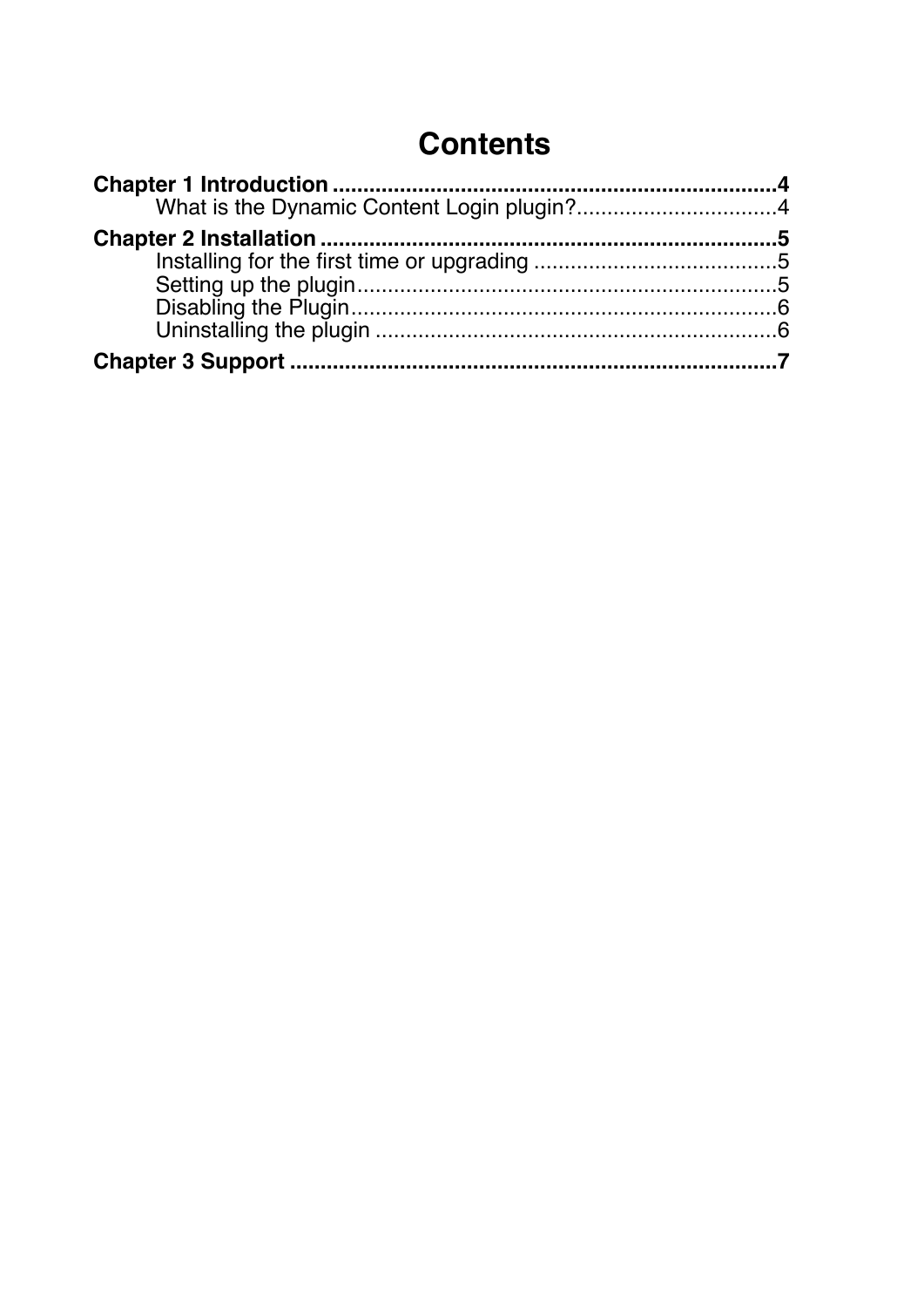## <span id="page-3-0"></span>**Chapter 1 Introduction**

#### <span id="page-3-1"></span>**What is the Dynamic Content Login plugin?**

The Sitelok Dynamic Content Login plugin allows a single sign-on (SSO) between Sitelok and the Dynamic Content stacks (previously called EasyDB) from Stack-Its (https://www.stack-its.com). This allows members belonging to specific usergroups to login once for both Sitelok and Dynamic Contents.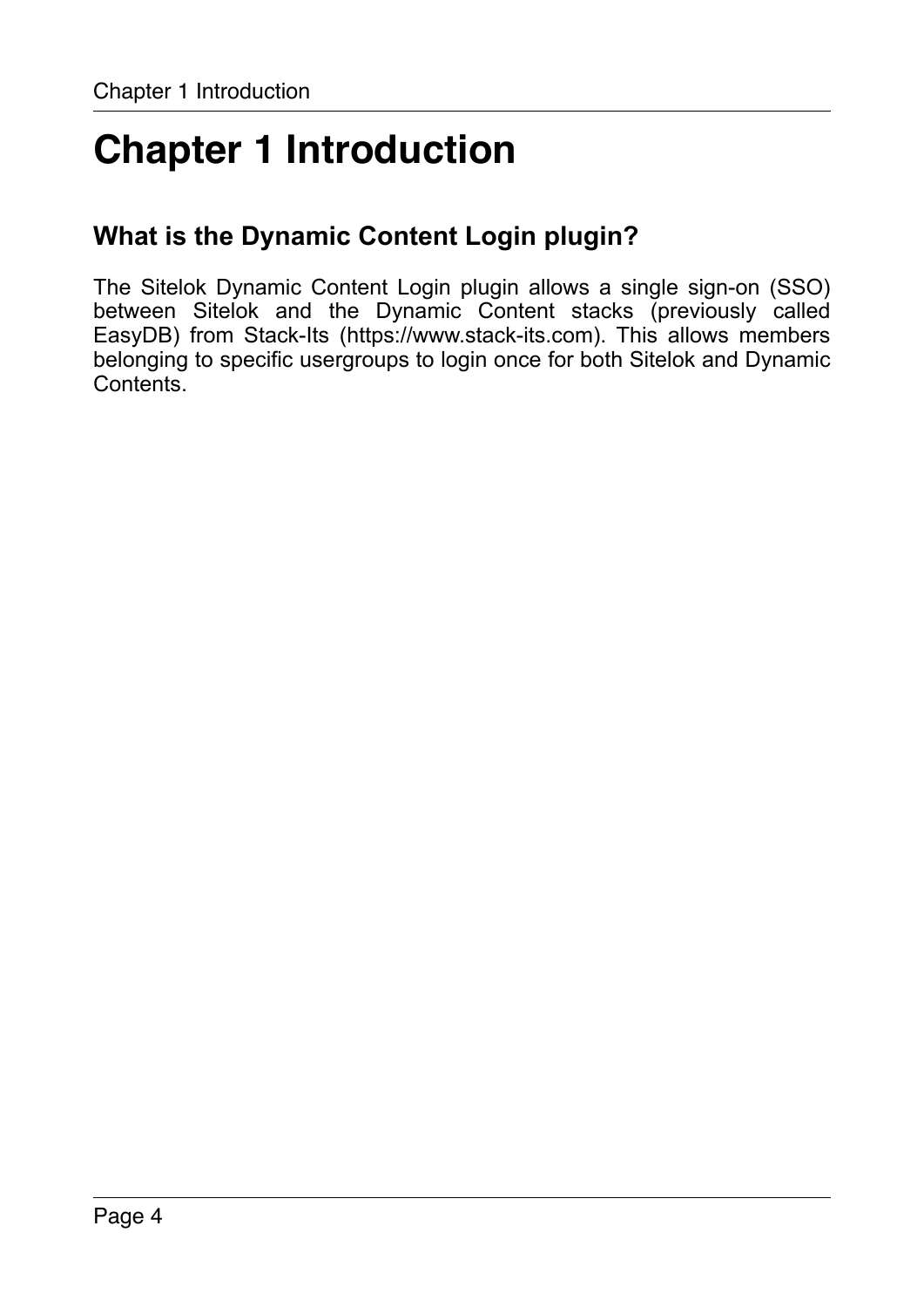## <span id="page-4-0"></span>**Chapter 2 Installation**

#### <span id="page-4-1"></span>**Installing for the first time or upgrading**

- 1) Extract the contents of the zip file to your PC.
- 2) Upload the plugin\_easydb folder to your existing Sitelok slpw folder using FTP. There are no special permissions required on most servers.
- 3) Login to the Sitelok control panel.
- 4) Open the following URL in the browser

https://www.yoursite.com/slpw/plugin\_easydb/install.php

which will start the installation process. If all is well you will be taken to the plugin preferences page where you will see the plugin listed.

If you have any problems with installation please let us know so that we can help you.

#### <span id="page-4-2"></span>**Setting up the plugin**

You can access the plugin configuration by selecting Dynamic Content Login from the Plugins menu.

|                     | <b>X</b> Dynamic Content Login         |                          |   |
|---------------------|----------------------------------------|--------------------------|---|
|                     | Usergroups to login to Dynamic Content |                          |   |
| <b>ADMIN</b>        |                                        | $\overline{\phantom{a}}$ | × |
|                     |                                        |                          |   |
| <b>Save Changes</b> | Return to dashboard                    |                          |   |

Here you can define which usergroups should be logged in automatically to Dynamic Content. By default members of ADMIN have access but you can set any usergroups required.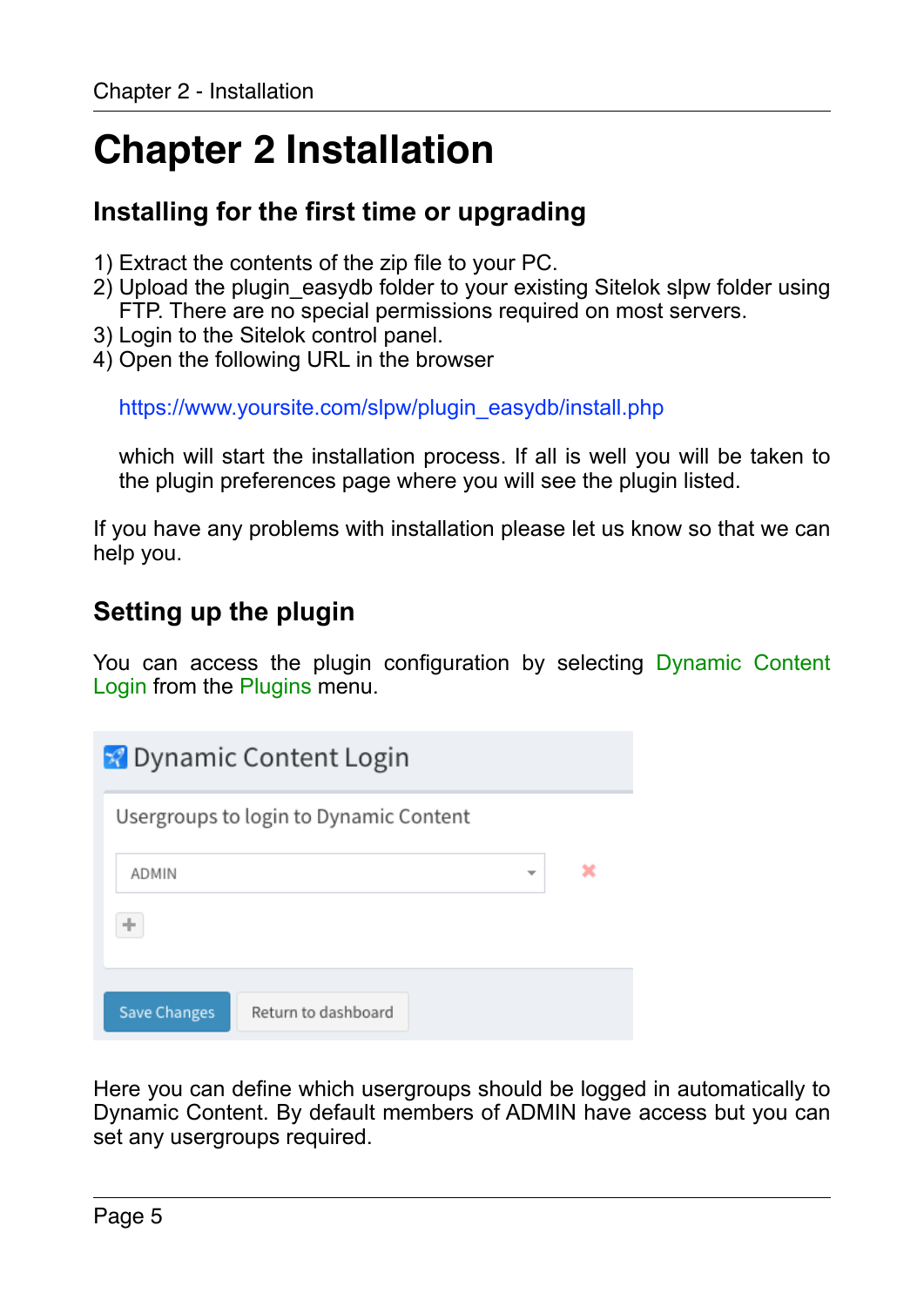#### <span id="page-5-0"></span>**Disabling the Plugin**

To disable the Dynamic Content Login plugin select **Plugin Preferences** in the **Plugin** menu option of Sitelok. Uncheck the enable box for the plugin and click the **Save** button.

You can enable it again in the same way.

#### <span id="page-5-1"></span>**Uninstalling the plugin**

To permanently remove the plugin and its settings follow these steps.

- 1) Disable the plugin as above.
- 2) Click the delete icon next the plugin in the disabled plugins section.
- 3) Confirm the action in the alert box.

If the plugin is uninstalled successfully you will be returned to the plugin preferences page.